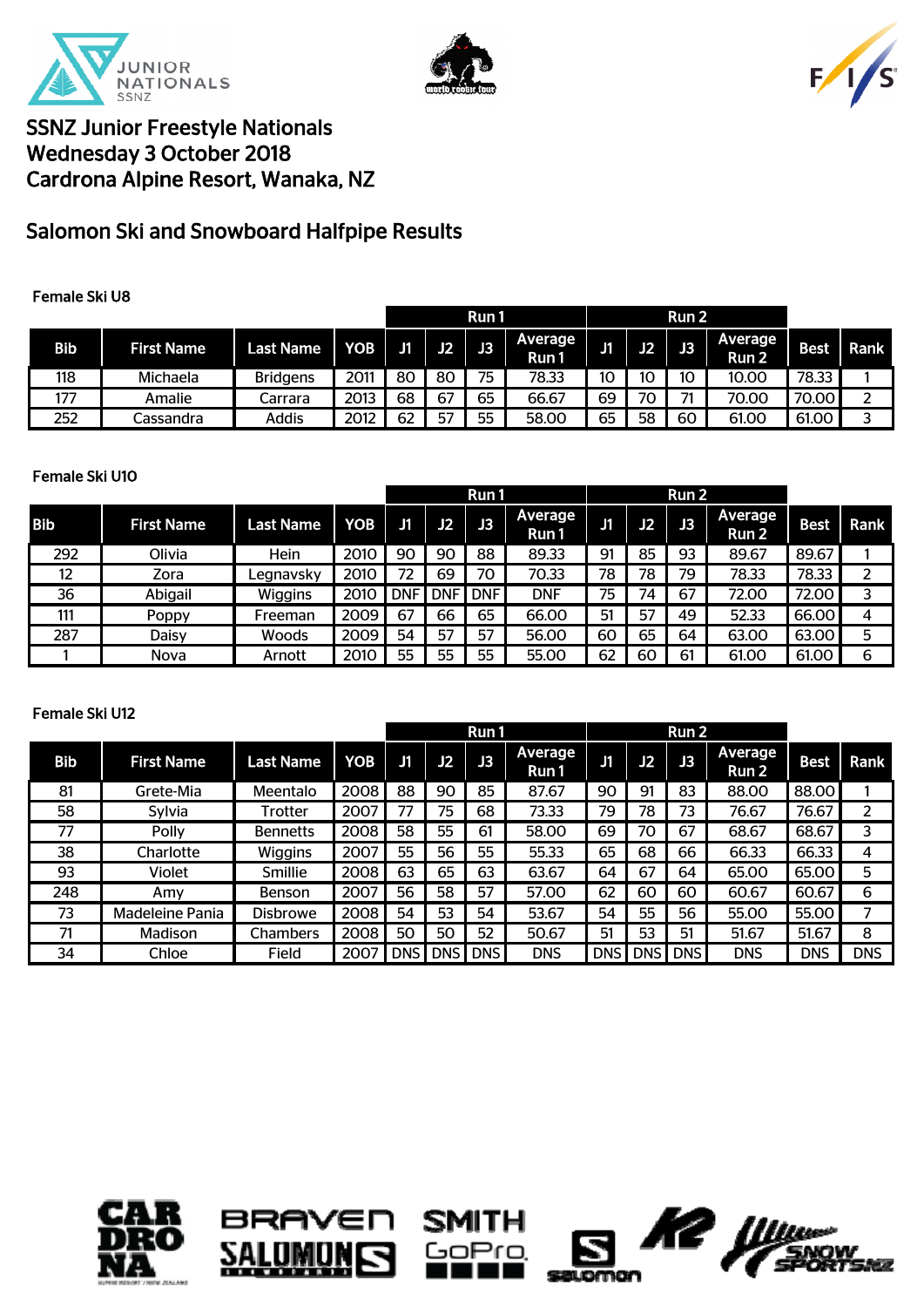





# Salomon Ski and Snowboard Halfpipe Results

### Male Ski U8

|            |                   |                     |      |    |    | Run 1 |                        |    |    | Run 2 |                    |             |      |
|------------|-------------------|---------------------|------|----|----|-------|------------------------|----|----|-------|--------------------|-------------|------|
| <b>Bib</b> | <b>First Name</b> | <b>Last Name</b>    | VOB. | J1 | J2 | J3    | <b>Average</b><br>Run1 | J1 | J2 | J3    | Average  <br>Run 2 | <b>Best</b> | Rank |
| 191        | Rilev             | Hein                | 2012 | 99 | 95 | 94    | 96.00                  | 99 | 96 | -97   | 97.33              | 97.33       |      |
| 32         | Theo              | <sup>-</sup> Tavlor | 2011 | 75 | 73 | 75    | 74.33                  | 78 | 75 | 68    | 73.67              | 74.33       | -    |

### Male Ski U10

|            |                   |                  |      |    |    | Run 1 |                  |    |    | Run 2          |                         |             |      |
|------------|-------------------|------------------|------|----|----|-------|------------------|----|----|----------------|-------------------------|-------------|------|
| <b>Bib</b> | <b>First Name</b> | <b>Last Name</b> | YOB  | J1 | J2 | J3    | Average<br>Run 1 | J1 | J2 | J <sub>3</sub> | <b>Average</b><br>Run 2 | <b>Best</b> | Rank |
| 69         | Logan             | Millar           | 2009 | 71 | 74 | 73    | 72.67            | 82 | 85 | 87             | 84.67                   | 84.67       |      |
| 272        | Jake              | Riddle           | 2009 | 69 | 72 | 69    | 70.00            | 72 | 75 | 72             | 73.00                   | 73.00       |      |
| 291        | Liam              | Grimmett         | 2009 | 66 | 66 | 65    | 65.67            | 69 | 70 | 68             | 69.00                   | 69.00       | 3    |
| 199        | Theo              | Riddle           | 2009 | 67 | 70 | 67    | 68.00            | 65 | 68 | 65             | 66.00                   | 68.00       | 4    |
| 39         | Cooper            | <b>Breen</b>     | 2009 | 54 | 54 | 55    | 54.33            | 59 | 62 | 61             | 60.67                   | 60.67       | 5    |
| 74         | Monty             | Field            | 2009 | 57 | 60 | 62    | 59.67            | 23 | 25 | 21             | 23.00                   | 59.67       | 6    |
| 109        | <b>Fletcher</b>   | Thwaites         | 2010 | 55 | 56 | 57    | 56.00            | 55 | 55 | 56             | 55.33                   | 56.00       |      |
| 66         | Angus             | Menzies          | 2009 | 49 | 50 | 52    | 50.33            | 51 | 52 | 53             | 52.00                   | 52.00       | 8    |
| 181        | Aleksander        | Carrara          | 2010 | 45 | 46 | 45    | 45.33            | 40 | 49 | 46             | 45.00                   | 45.33       | 9    |

#### Male Ski U12

|            |                   |                   |      |            |            | Run 1      |                  |            |            | Run <sub>2</sub> |                                    |             |            |
|------------|-------------------|-------------------|------|------------|------------|------------|------------------|------------|------------|------------------|------------------------------------|-------------|------------|
| <b>Bib</b> | <b>First Name</b> | <b>Last Name</b>  | YOB  | J1         | J2         | J3         | Average<br>Run 1 | J1         | J2         | J3               | <b>Average</b><br>Run <sub>2</sub> | <b>Best</b> | Rank       |
| 87         | Liam              | <b>Richards</b>   | 2008 | 90         | 89         | 85         | 88.00            | 61         | 60         | 62               | 61.00                              | 88.00       |            |
| 186        | Luke              | Harrold           | 2008 | 37         | 36         | 36         | 36.33            | 84         | 83         | 83               | 83.33                              | 83.33       | 2          |
| 300        | Fletcher          | Mcarthur          | 2007 | 72         | 71         | 69         | 70.67            | 81         | 80         | 77               | 79.33                              | 79.33       | 3          |
| 281        | <b>Malik</b>      | <b>Boatwright</b> | 2008 | 77         | 72         | 68         | 72.33            | 80         | 74         | 75               | 76.33                              | 76.33       | 4          |
| 79         | Joe               | Cookson           | 2007 | 74         | 75         | 73         | 74.00            | 73         | 70         | 71               | 71.33                              | 74.00       | 5          |
| 81         | Jacob             | Toomey            | 2008 | 70         | 73         | 71         | 71.33            | 65         | 69         | 68               | 67.33                              | 71.33       | 6          |
|            | Ryan Aka Rocket   | Coupe             | 2007 | 69         | 69         | 67         | 68.33            | 70         | 70         | 67               | 69.00                              | 69.00       | 7          |
| 50         | Bede              | Dawson            | 2008 | 29         | 30         | 32         | 30.33            | 64         | 65         | 63               | 64.00                              | 64.00       | 8          |
| 80         | Charlie           | Hansen            | 2008 | 64         | 60         | 62         | 62.00            | 66         | 62         | 63               | 63.67                              | 63.67       | 9          |
| 67         | George            | <b>Menzies</b>    | 2007 | 57         | 57         | 58         | 57.33            | 61         | 60         | 60               | 60.33                              | 60.33       | 10         |
| 107        | Toby              | Thwaites          | 2008 | 57         | 56         | 55         | 56.00            | 58         | 58         | 56               | 57.33                              | 57.33       | 11         |
| 100        | George            | Reddell           | 2008 | 22         | 19         | 20         | 20.33            | 46         | 42         | 41               | 43.00                              | 43.00       | 12         |
| 156        | Henry             | <b>Hiatt</b>      | 2007 | <b>DNS</b> | <b>DNS</b> | <b>DNS</b> | <b>DNS</b>       | <b>DNS</b> | <b>DNS</b> | <b>DNS</b>       | <b>DNS</b>                         | <b>DNS</b>  | <b>DNS</b> |



8I





бZ.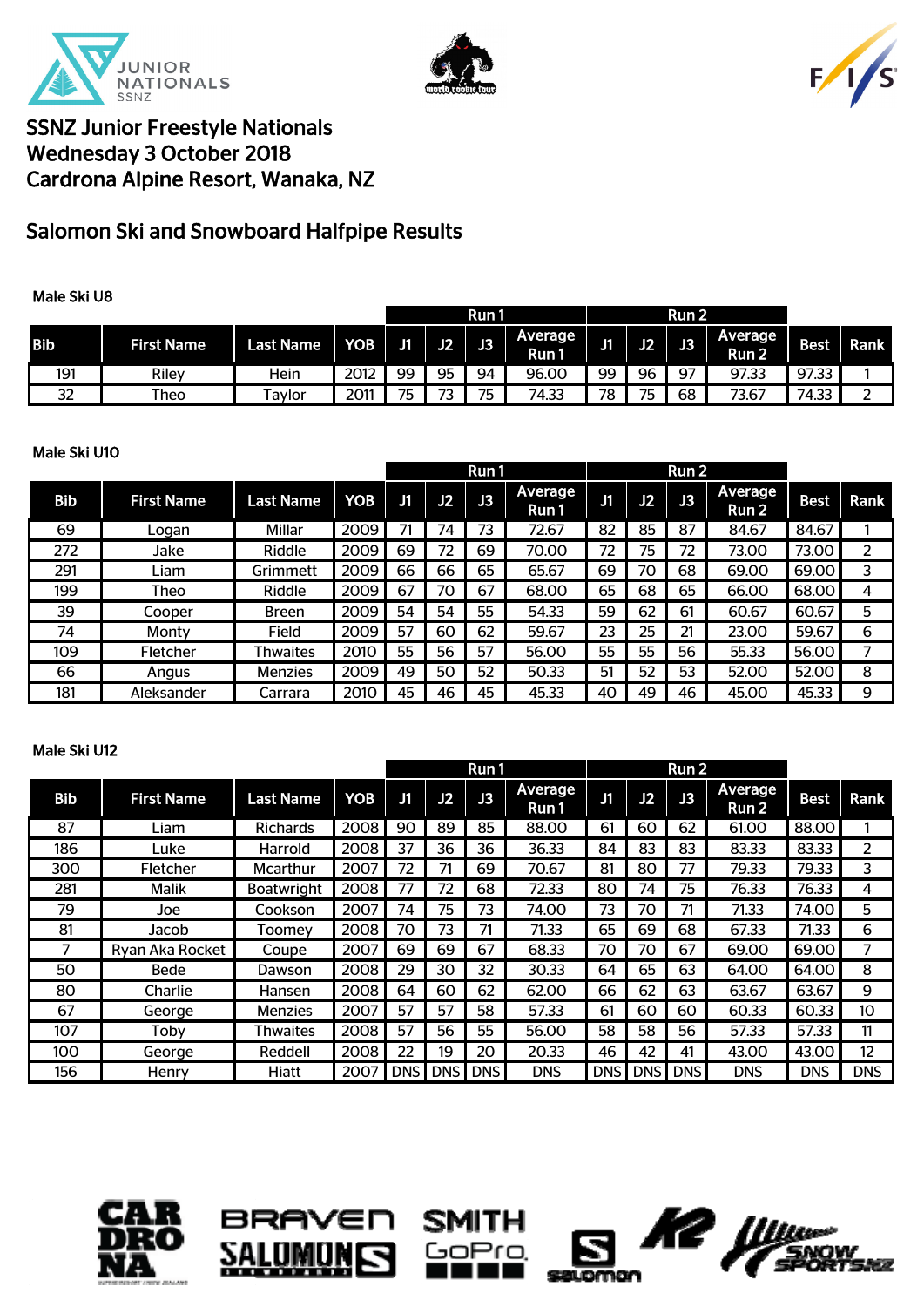





# Salomon Ski and Snowboard Halfpipe Results

### Female SB U8

|            |                   |                  |            |    |                                        | Run 1 |                    |    |    | Run <sub>2</sub> |                         |             |             |
|------------|-------------------|------------------|------------|----|----------------------------------------|-------|--------------------|----|----|------------------|-------------------------|-------------|-------------|
| <b>Bib</b> | <b>First Name</b> | <b>Last Name</b> | <b>YOB</b> | J1 | J2                                     | J3    | Average  <br>Run 1 | J1 | J2 | J3               | <b>Average</b><br>Run 2 | <b>Best</b> | <b>Rank</b> |
| 288        | Charlee           | Hill             | 2011       | 79 | 80                                     | 90    | 83.00              | 87 | 82 | 92               | 87.00                   | 87.00       |             |
| 184        | Ada               | Silva            | 2011       | 69 | $\overline{\phantom{a}}$<br>$\epsilon$ | 70    | 70.33              | -- | 75 | 79               | 77.00                   | 77.00       | ے           |

### Female SB U10 - No Competitors

#### Female SB U12

|            |                   |                  |      |    |           | Run 1 |                         |    |    | Run 2 |                  |             |      |
|------------|-------------------|------------------|------|----|-----------|-------|-------------------------|----|----|-------|------------------|-------------|------|
| <b>Bib</b> | <b>First Name</b> | <b>Last Name</b> | YOB  | J1 | <b>J2</b> | JB.   | <b>Average</b><br>Run 1 | J1 | J2 | J3    | Average<br>Run 2 | <b>Best</b> | Rank |
| 168        | ∟ucia             | Georgalli        | 2007 | 86 | 85        | 83    | 84.67                   | 87 | 90 | 91    | 89.33            | 89.33       |      |
| 263        | Ava               | Beer             | 2008 | 85 | 88        | 77    | 83.33                   | 50 | 50 | 32    | 44.00            | 83.33       |      |
| 35         | <b>Brooke</b>     | Hansen           | 2007 | 64 | 60        | 63    | 62.33                   | 44 | 30 | 31    | 35.00            | 62.33       |      |
| 59         | Lani              | Frazerhurst      | 2008 | 35 | 35        | 33    | 34.33                   | 48 | 55 | 52    | 51.67            | 51.67       | 4    |
| 45         | Cassandra         | Lyell            | 2007 | 50 | 50        | 51    | 50.33                   | 52 | 52 | 47    | 50.33            | 50.33       |      |







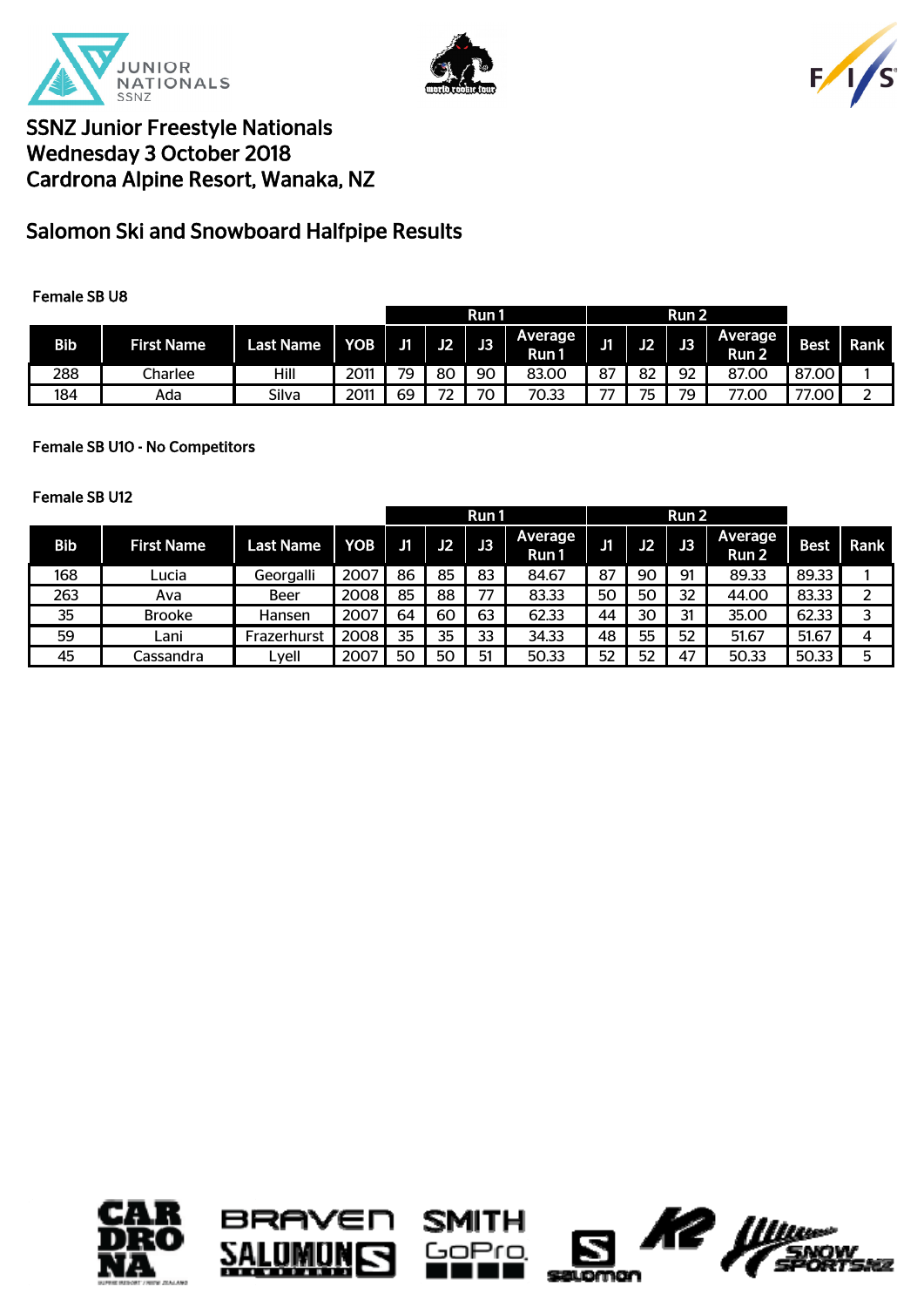





# Salomon Ski and Snowboard Halfpipe Results

### Male SB U8 - No competitors

#### Male SB U10

|            |                   |                  |            |    |                | Run 1    |                  |    |    | Run 2          |                  |             |      |
|------------|-------------------|------------------|------------|----|----------------|----------|------------------|----|----|----------------|------------------|-------------|------|
| <b>Bib</b> | <b>First Name</b> | <b>Last Name</b> | <b>YOB</b> | J1 | J <sub>2</sub> | <b>R</b> | Average<br>Run 1 | J1 | J2 | J <sub>3</sub> | Average<br>Run 2 | <b>Best</b> | Rank |
| 297        | Joshua            | Li               | 2009       | 78 | 75             | 80       | 77.67            | 76 | 81 | 84             | 80.33            | 80.33       |      |
| 51         | <b>Brodie</b>     | <b>Bamford</b>   | 2010       | 74 | 73             | 75       | 74.00            | 57 | 45 | 44             | 48.67            | 74.00       | 2    |
| 194        | Tamana            | Harto            | 2010       | 68 | 69             | 70       | 69.00            | 67 | 67 | 70             | 68.00            | 69.00       | 3    |
| 56         | Cooper            | Maroszek         | 2009       | 67 | 67             | 67       | 67.00            | 52 | 50 | 44             | 48.67            | 67.00       | 4    |
| 29         | Harry             | Mckenzie         | 2010       | 66 | 66             | 65       | 65.67            | 62 | 54 | 47             | 54.33            | 65.67       | 5    |
| 163        | Tvler             | <b>Ross</b>      | 2010       | 62 | 60             | 62       | 61.33            | 64 | 64 | 60             | 62.67            | 62.67       | 6    |
| 290        | Austin            | De Leeuw         | 2010       | 58 | 57             | 58       | 57.67            | 59 | 61 | 60             | 60.00            | 60.00       |      |
| 41         | Noah              | White            | 2009       | 54 | 61             | 60       | 58.33            | 55 | 60 | 61             | 58.67            | 58.67       | 8    |
| 86         | Arch              | Lyell            | 2010       | 50 | 55             | 54       | 53.00            | 52 | 58 | 56             | 55.33            | 55.33       | 9    |

#### Male SB U12

|            |                   |                  |            |              |           | Run1 |                  |    |    | Run <sub>2</sub> |                   |             |             |
|------------|-------------------|------------------|------------|--------------|-----------|------|------------------|----|----|------------------|-------------------|-------------|-------------|
| <b>Bib</b> | <b>First Name</b> | <b>Last Name</b> | <b>YOB</b> | $\mathbf{J}$ | <b>J2</b> | JB'  | Average<br>Run 1 | J1 | J2 | J3               | Average<br>Run 2' | <b>Best</b> | <b>Rank</b> |
| 92         | Jalen             | Carleton         | 2007       | 65           | 66        | 62   | 64.33            | 83 | 84 | 58               | 75.00             | 75.00       |             |
| 93         | <b>Bailey</b>     | <b>Jennings</b>  | 2007       | 54           | 57        | 55   | 55.33            | 67 | 68 | 65               | 66.67             | 66.67       |             |
| 13         | James             | Garth            | 2008       | 61           | 63        | 60   | 61.33            | 62 | 65 | 63               | 63.33             | 63.33       |             |
| 5          | Chad              | <b>Blunden</b>   | 2007       | 21           | 20        | 20   | 20.33            | 45 | 55 | 57               | 52.33             | 52.33       | 4           |
| 182        | <b>Marlee</b>     | Silva            | 2008       | 49           | 50        | 51   | 50.00            | 52 | 52 | 51               | 51.67             | 51.67       | 5           |







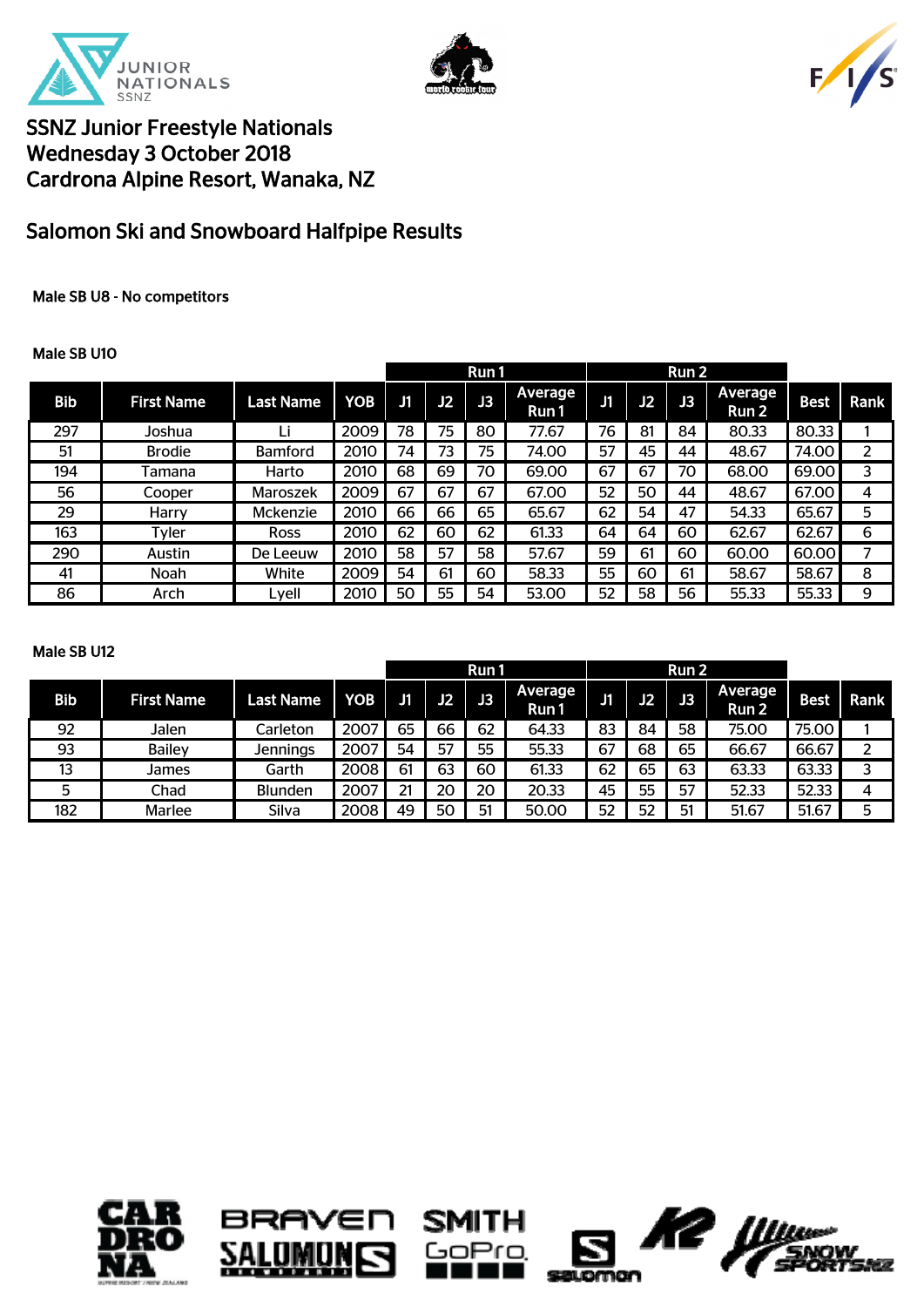





# Salomon Ski and Snowboard Halfpipe Results

### Female Ski U14

|            |                   |                  |      |    |    | Run 1 |                  |            |    | Run 2 |                         |             |      |
|------------|-------------------|------------------|------|----|----|-------|------------------|------------|----|-------|-------------------------|-------------|------|
| <b>Bib</b> | <b>First Name</b> | <b>Last Name</b> | YOB  | J1 | J2 | 咽     | Average<br>Run 1 | ${\bf J}1$ | J2 | J3    | <b>Average</b><br>Run 2 | <b>Best</b> | Rank |
| 120        | Charlotte         | Muir             | 2005 | 53 | 56 | 55    | 54.67            | 55         | 59 | 58    | 57.33                   | 57.33       |      |
| 46         | Samantha          | Johnston         | 2005 | 36 | 38 | 35    | 36.33            | 54         | 58 | 57    | 56.33                   | 56.33       | 2    |
| 192        | Georgia           | Chambers         | 2005 | 49 | 50 | 51    | 50.00            | 50         | 52 | 53    | 51.67                   | 51.67       | 3    |
| 97         | Ella              | <b>Miles</b>     | 2006 | 47 | 49 | 49    | 48.33            | 48         | 51 | 51    | 50.00                   | 50.00       | 4    |
| 45         | Georgia           | <b>Jennings</b>  | 2005 | 46 | 48 | 48    | 47.33            | 40         | 40 | 40    | 40.00                   | 47.33       | 5    |
| 83         | Catalina          | Addis            | 2005 | 46 | 47 | 48    | 47.00            | 2          | ว  | 2     | 2.00                    | 47.00       | 6    |
| 40         | Taylor            | Breen            | 2006 | 44 | 45 | 47    | 45.33            | 46         | 47 | 47    | 46.67                   | 46.67       |      |
| 102        | Guo               | Ningjie          | 2005 | 45 | 42 | 50    | 45.67            | 46         | 43 | 50    | 46.33                   | 46.33       | 8    |
| 112        | Coco              | Du Temple        | 2005 | 45 | 46 | 46    | 45.67            | 45         | 46 | 46    | 45.67                   | 45.67       | 9    |
| 21         | <b>Bella</b>      | Maroszek         | 2006 | 44 | 44 | 42    | 43.33            | 44         | 44 | 42    | 43.33                   | 43.33       | 10   |
| 146        | Guo               | Qiqi             | 2005 | 11 | 12 | 13    | 12.00            | 34         | 34 | 33    | 33.67                   | 33.67       | 11   |
| 119        | Emma              | <b>Straka</b>    | 2005 | 32 | 32 | 32    | 32.00            | 32         | 32 | 32    | 32.00                   | 32.00       | 12   |
| 142        | Wang              | Yumiao           | 2005 | 30 | 30 | 25    | 28.33            | 15         | 15 | 15    | 15.00                   | 28.33       | 13   |

### Female Ski U16

|            |                   |                  |            |    |    | Run 1 |                  |     |    | Run <sub>2</sub> |                  |       |      |
|------------|-------------------|------------------|------------|----|----|-------|------------------|-----|----|------------------|------------------|-------|------|
| <b>Bib</b> | <b>First Name</b> | <b>Last Name</b> | <b>YOB</b> | J1 | J2 | J3    | Average<br>Run 1 | IJ1 | J2 | JB.              | Average<br>Run 2 | Best  | Rank |
| 18         | ப                 | Fanghui          | 2003       | 81 | 84 | 83    | 82.67            | 92  | 92 | 92               | 92.00            | 92.00 |      |
| 62         | Liu               | Mengting         | 2004       | 74 | 75 | 76    | 75.00            | 54  | 50 | 58               | 54.00            | 75.00 |      |
| 10         | Ruby              | Andrews          | 2004       | 66 | 65 | 60    | 63.67            | 51  | 46 | 48               | 48.33            | 63.67 |      |
| 89         | Jamie             | Kerr             | 2004       | 42 | 44 | 43    | 43.00            |     |    | Q                | 8.00             | 43.00 | 4    |
| 196        | Zara              | Groos            | 2003       | 40 | 42 | 40    | 40.67            | 39  | 40 | 38               | 39.00            | 40.67 | 5    |

#### Female Ski U18

|            |                   |                  |      | Run 1      |            |            | Run 2            |            |            |              |                  |             |            |
|------------|-------------------|------------------|------|------------|------------|------------|------------------|------------|------------|--------------|------------------|-------------|------------|
| <b>Bib</b> | <b>First Name</b> | <b>Last Name</b> | YOB  | Jí         | J2         | J3         | Average<br>Run 1 | J1         | J2         | $\mathbf{B}$ | Average<br>Run 2 | <b>Best</b> | Rank       |
| 60         | Wu                | Meng             | 2002 | 72         | 72         | 73         | 72.33            | 89         | 89         | 90           | 89.33            | 89.33       |            |
| 49         | Zhang             | Kexin            | 2002 | 87         | 88         | 88         | 87.67            | 30         | 30         | 30           | 30.00            | 87.67       |            |
| 57         | Zhang             | Ziyi             | 2002 | 64         | 66         | 68         | 66.00            |            |            | 72           | 71.33            | 71.33       | 3          |
| 27         | Maggie            | Little           | 2001 | 68         | 68         | 70         | 68.67            | 69         | 69         | 71           | 69.67            | 69.67       | 4          |
| 16         | Abi               | Harrigan         | 2002 | 60         | 60         | 60         | 60.00            | 20         | 20         | 20           | 20.00            | 60.00       | 5          |
| 159        | Holly             | Ingram           | 2002 | 51         | 50         | 53         | 51.33            | 33         | 35         | 35           | 34.33            | 51.33       | 6          |
| 22         | Jessie            | Violet           | 2002 | 41         | 40         | 40         | 40.33            | 36         | 36         | 38           | 36.67            | 40.33       |            |
| 117        | Jessica           | <b>Blewitt</b>   | 2002 | <b>DNS</b> | <b>DNS</b> | <b>DNS</b> | <b>DNS</b>       | <b>DNS</b> | <b>DNS</b> | <b>DNS</b>   | <b>DNS</b>       | <b>DNS</b>  | <b>DNS</b> |







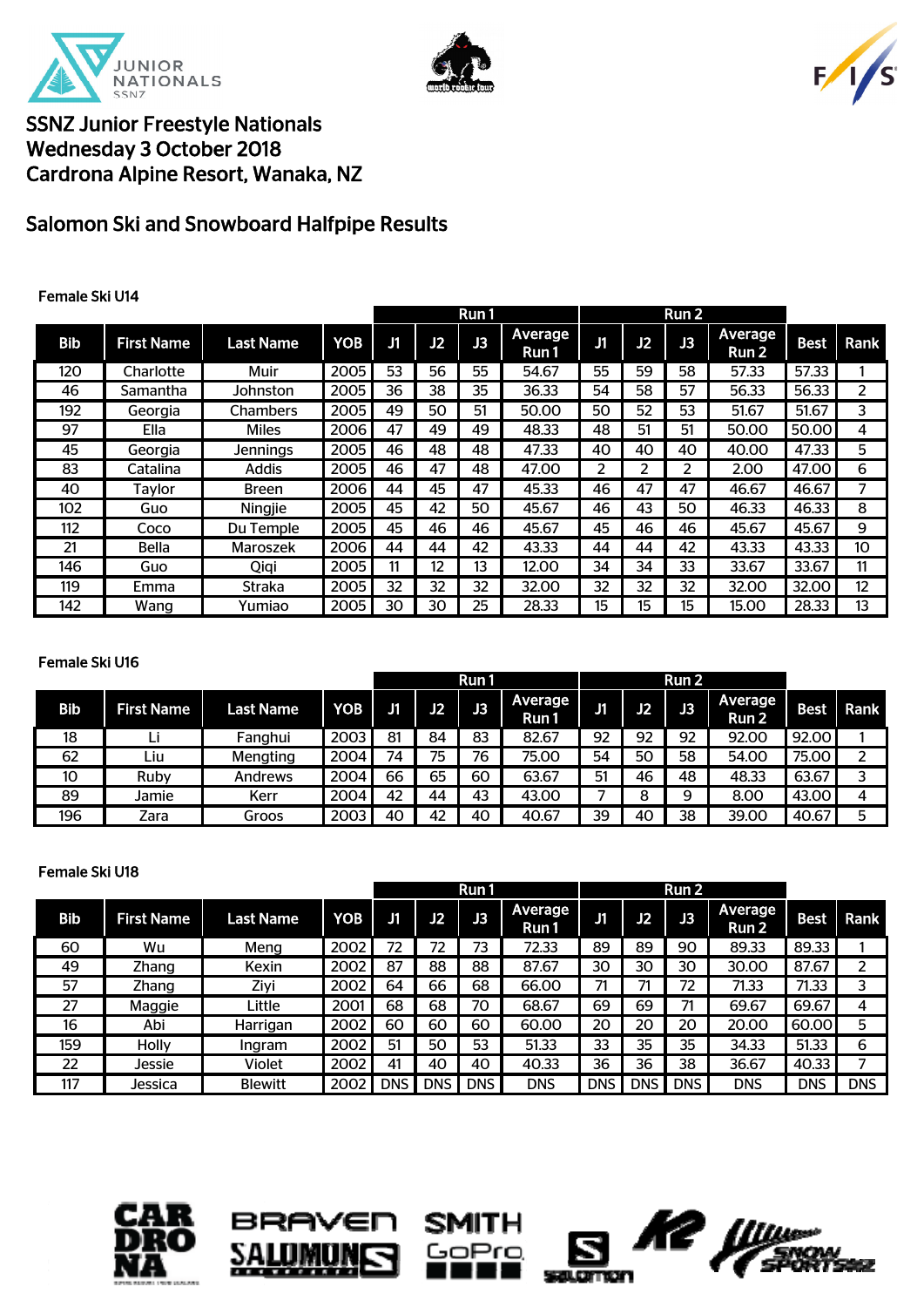





## Salomon Ski and Snowboard Halfpipe Results

### Male Ski U14

|                |                   |                      |            | Run 1      |            | Run 2      |                  |            |            |            |                  |             |                   |
|----------------|-------------------|----------------------|------------|------------|------------|------------|------------------|------------|------------|------------|------------------|-------------|-------------------|
| <b>Bib</b>     | <b>First Name</b> | <b>Last Name</b>     | <b>YOB</b> | J1         | J2         | J3         | Average<br>Run 1 | J1         | J2         | J3         | Average<br>Run 2 | <b>Best</b> | Rank              |
| 61             | Gustav            | Legnavsky            | 2005       | 74         | 72         | 71         | 72.33            | 58         | 60         | 62         | 60.00            | 72.33       | 1                 |
| 169            | Finley            | <b>Melville Ives</b> | 2006       | 70         | 70         | 69         | 69.67            | 70         | 70         | 69         | 69.67            | 69.67       | 2                 |
| 44             | Harper            | Souness              | 2005       | 69         | 69         | 67         | 68.33            | 66         | 71         | 70         | 69.00            | 69.00       | 3                 |
| 23             | Yan               | Jiabao               | 2005       | 63         | 66         | 64         | 64.33            | 7          | 5          | 5          | 5.67             | 64.33       | 4                 |
| 63             | Song              | Junyi                | 2002       | 57         | 56         | 56         | 56.33            | 59         | 62         | 58         | 59.67            | 59.67       | 5                 |
| 103            | Joey              | <b>Elliss</b>        | 2006       | 56         | 54         | 58         | 56.00            | 10         | 10         | 10         | 10.00            | 56.00       | 6                 |
| 54             | Jacob             | Field                | 2005       | 53         | 51         | 54         | 52.67            | 40         | 40         | 40         | 40.00            | 52.67       | 7                 |
| 278            | Obie              | Simper               | 2006       | 49         | 49         | 50         | 49.33            | 47         | 47         | 49         | 47.67            | 49.33       | 8                 |
| 154            | Sam               | Riddle               | 2005       | 46         | 48         | 49         | 47.67            | 48         | 49         | 50         | 49.00            | 49.00       | 9                 |
| 53             | Flynn             | Dawson               | 2006       | 47         | 47         | 48         | 47.33            | 46         | 44         | 46         | 45.33            | 47.33       | 10 <sup>10</sup>  |
| 141            | Benjamin          | Pujol                | 2005       | 46         | 46         | 46         | 46.00            | 47         | 47         | 47         | 47.00            | 47.00       | 11                |
| 209            | Austin            | Watts                | 2005       | 8          | 6          | 6          | 6.67             | 43         | 47         | 47         | 45.67            | 45.67       | $12 \overline{ }$ |
| 179            | Zhu               | Shiyi                | 2004       | 43         | 43         | 41         | 42.33            | 42         | 42         | 40         | 41.33            | 42.33       | 13                |
| 92             | Jack              | Smillie              | 2006       | 42         | 42         | 40         | 41.33            | 41         | 42         | 40         | 41.00            | 41.33       | 14                |
| 52             | Casper            | Rifkov               | 2005       | 41         | 41         | 39         | 40.33            | 40         | 40         | 39         | 39.67            | 40.33       | 15                |
| 185            | Ethan             | Mclean               | 2006       | 10         | 10         | 10         | 10.00            | 39         | 38         | 38         | 38.33            | 38.33       | 16                |
| 20             | Oskar             | Schulz               | 2005       | 12         | 16         | 12         | 13.33            | 12         | 16         | 12         | 13.33            | 13.33       | 17                |
| $\overline{2}$ | Su                | Shuaibing            | 2006       | 13         | 13         | 13         | 13.00            | 14         | 14         | 10         | 12.67            | 13.00       | 18                |
| 180            | Wang              | Zilong               | 2006       | 9          | 8          | 10         | 9.00             | 10         | 9          | 11         | 10.00            | 10.00       | 19                |
| 298            | Ferguson          | <b>Mcarthur</b>      | 2006       | <b>DNS</b> | <b>DNS</b> | <b>DNS</b> | <b>DNS</b>       | <b>DNS</b> | <b>DNS</b> | <b>DNS</b> | <b>DNS</b>       | <b>DNS</b>  | <b>DNS</b>        |
| 207            | Hamish            | <b>Barlow</b>        | 2006       | <b>DNS</b> | <b>DNS</b> | <b>DNS</b> | <b>DNS</b>       | <b>DNS</b> | <b>DNS</b> | <b>DNS</b> | <b>DNS</b>       | <b>DNS</b>  | <b>DNS</b>        |

#### Male Ski U16

|     |                   |                  |      | Run 1      |            |     | Run <sub>2</sub> |            |            |       |                  |             |            |
|-----|-------------------|------------------|------|------------|------------|-----|------------------|------------|------------|-------|------------------|-------------|------------|
| Bib | <b>First Name</b> | <b>Last Name</b> | YOB  | J1         | J2         | J3  | Average<br>Run 1 | J1         | J2         | J3    | Average<br>Run 2 | <b>Best</b> | Rank       |
| 19  | Luca              | Harrington       | 2004 | 79         | 78         | 80  | 79.00            | 83         | 80         | 84    | 82.33            | 82.33       |            |
| 13  | Sun               | Jingbo           | 2003 | 75         | 73         | 75  | 74.33            | 81         | 79         | 82    | 80.67            | 80.67       | 2          |
| 47  | He                | <b>Binghan</b>   | 2003 | 77         | 76         | 78  | 77.00            | 15         | 15         | 15    | 15.00            | 77.00       | 3          |
| 190 | Max               | Mcdonald         | 2004 | 76         | 75         | 76  | 75.67            | 74         | 74         | 75    | 74.33            | 75.67       | 4          |
| 31  | Wang              | Haizhuo          | 2003 | 70         | 70         | 68  | 69.33            | 24         | 22         | 24    | 23.33            | 69.33       | 5          |
| 65  | Angus             | Falconer         | 2004 | 67         | 68         | 66  | 67.00            | 35         | 35         | 35    | 35.00            | 67.00       | 6          |
| 183 | Harry             | Cookson          | 2003 | 61         | 60         | 60  | 60.33            |            | 5          | 8     | 6.67             | 60.33       |            |
| 253 | Connor            | <b>Addis</b>     | 2003 | 30         | 30         | 30  | 30.00            | 50         | 50         | 50    | 50.00            | 50.00       | 8          |
| 138 | Tom               | Freeman          | 2004 | 47         | 48         | 48  | 47.67            | 46         | 47         | 48    | 47.00            | 47.67       | 9          |
| 25  | Hugo              | Smith            | 2004 | 22         | 25         | 28  | 25.00            | 36         | 36         | 36    | 36.00            | 36.00       | 10         |
| 91  | Wang              | Jianlong         | 2003 | <b>DNS</b> | <b>DNS</b> | DNS | <b>DNS</b>       | <b>DNS</b> | <b>DNS</b> | DNS I | <b>DNS</b>       | <b>DNS</b>  | <b>DNS</b> |







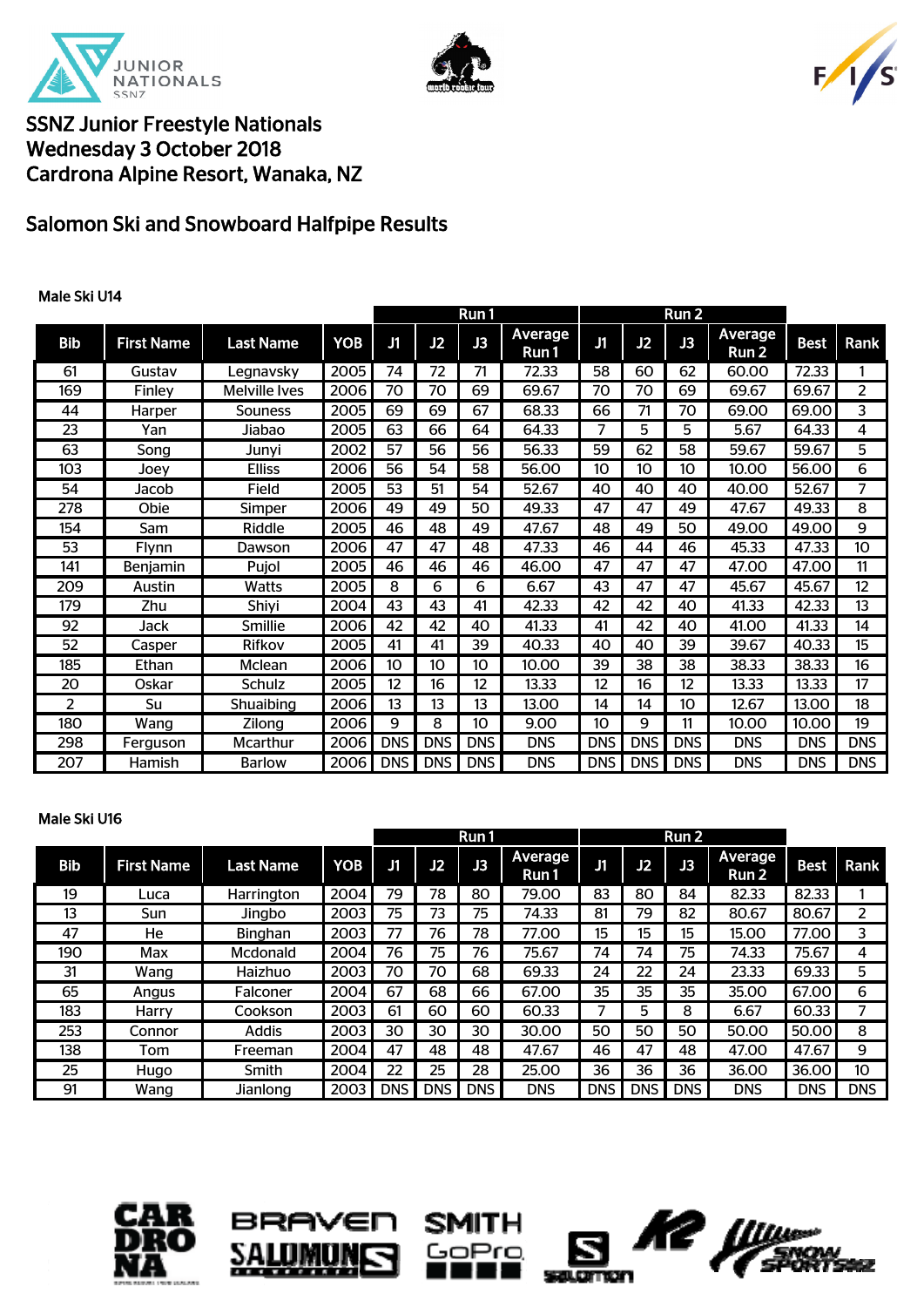





# Salomon Ski and Snowboard Halfpipe Results

| Male Ski U18 |                   |                  |            |    |    |           |                  |    |    |       |                         |             |      |
|--------------|-------------------|------------------|------------|----|----|-----------|------------------|----|----|-------|-------------------------|-------------|------|
|              |                   |                  |            |    |    | Run 1     |                  |    |    | Run 2 |                         |             |      |
| Bib          | <b>First Name</b> | <b>Last Name</b> | <b>YOB</b> | J1 | J2 | <b>JB</b> | Average<br>Run 1 | IJ | J2 | J3    | <b>Average</b><br>Run 2 | <b>Best</b> | Rank |
| 64           | Li                | Songsheng        | 2002       | 78 | 85 | 86        | 83.00            | 93 | 94 | 96    | 94.33                   | 94.33       |      |
| 14           | Mao               | <b>Binggiang</b> | 2001       | 90 | 90 | 92        | 90.67            | 92 | 92 | 94    | 92.67                   | 92.67       | 2    |
| 28           | <b>Ben</b>        | Harrington       | 2001       | 84 | 83 | 83        | 83.33            | 89 | 89 | 89    | 89.00                   | 89.00       | 3    |
| 59           | Luo               | Jingyao          | 2002       | 61 | 64 | 62        | 62.33            | 59 | 61 | 60    | 60.00                   | 62.33       | 4    |
| 90           | Connor            | Gilbert          | 2002       | 56 | 54 | 54        | 54.67            | 63 | 63 | 60    | 62.00                   | 62.00       | 5    |
| 137          | Charles           | Beaton           | 2001       | 59 | 58 | 58        | 58.33            | 60 | 59 | 58    | 59.00                   | 59.00       | 6    |
| 6            | Kian              | Henderson        | 2002       | 51 | 50 | 50        | 50.33            | 52 | 51 | 51    | 51.33                   | 51.33       |      |
| 29           | Chen              | Weipeng          | 2002       | 10 | 10 | 10        | 10.00            | 43 | 43 | 41    | 42.33                   | 42.33       | 8    |
| 24           | Fergus            | Hall             | 2001       | 42 | 42 | 42        | 42.00            | 42 | 42 | 40    | 41.33                   | 42.00       | 9    |
| 94           | Zhang             | Yiwei            | 2002       | 19 | 20 | 20        | 19.67            | 40 | 40 | 40    | 40.00                   | 40.00       | 10   |
| 26           | Li                | Shadodong        | 2001       | 6  | 5  | 5         | 5.33             | 11 |    | 11    | 11.00                   | 11.00       | 11   |







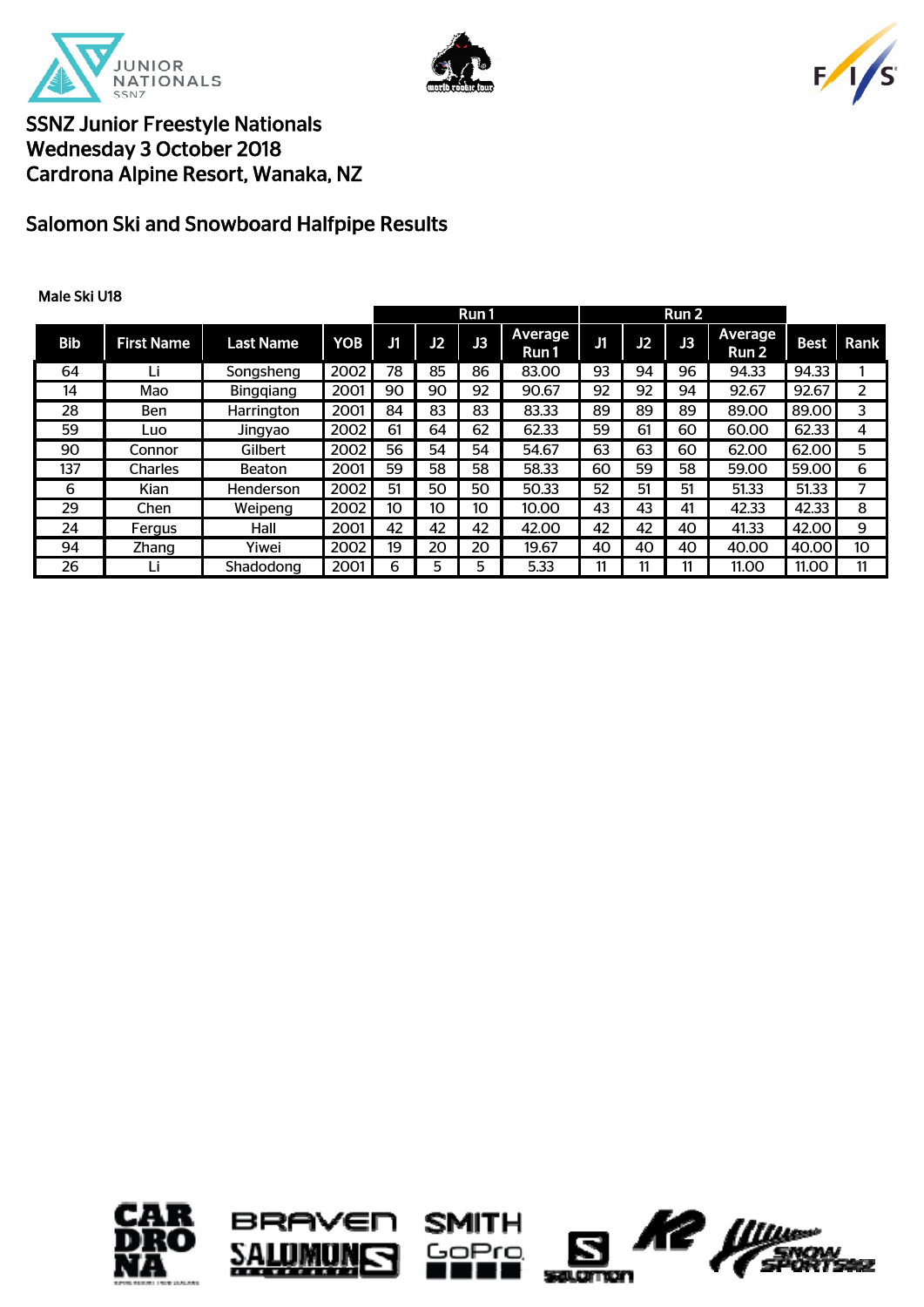





## Salomon Ski and Snowboard Halfpipe Results

### Female SB U14

|            |                   |                  |                  | Run 1 |    |    |                   |    | Run <sub>2</sub> |    |                                    |       |             |
|------------|-------------------|------------------|------------------|-------|----|----|-------------------|----|------------------|----|------------------------------------|-------|-------------|
| <b>Bib</b> | <b>First Name</b> | <b>Last Name</b> | YOB <sub>1</sub> | J1    | J2 | J3 | Average  <br>Run1 | JT | J2               | J3 | <b>Average</b><br>Run <sub>2</sub> | Best  | <b>Rank</b> |
| 27         | ∟illy             | Steele           | 2005             | 28    | 34 | 35 | 32.33             | 30 | 30               | 36 | 32.00                              | 32.33 |             |
| 42         | Kaia              | Frazerhurst      | 2005             | 23    | 22 | つつ | 26.00             | 21 | 25               | 26 | 24.00                              | 26.00 |             |
| 264        | Zhang             | Jing             | 2005             | 25    | 20 | 20 | 21.67             | 12 |                  | 10 | 11.33                              | 21.67 |             |

#### Female SB U16

|            |                   |                  |            | Run 1      |            |            | Run <sub>2</sub> |            |                |            |                  |             |            |
|------------|-------------------|------------------|------------|------------|------------|------------|------------------|------------|----------------|------------|------------------|-------------|------------|
| <b>Bib</b> | <b>First Name</b> | <b>Last Name</b> | <b>YOB</b> | J1         | J2         | J3         | Average<br>Run 1 | J1         | J <sub>2</sub> | J3         | Average<br>Run 2 | <b>Best</b> | Rank       |
| 105        | Meila             | Stalker          | 2004       | 82         |            | 75         | 78.00            | 81         | 79             | 77         | 79.00            | 79.00       |            |
| 24         | Lily              | Jekel            | 2003       | 79         | 73         | 73         | 75.00            | 50         | 52             | 50         | 50.67            | 75.00       | 2          |
| 36         | Kaiya             | Collins          | 2004       | 55         | 57         | 59         | 57.00            | 65         | 66             | 64         | 65.00            | 65.00       | 3          |
| 88         | Stephanie         | Peterson         | 2003       | 60         | 64         | 61         | 61.67            | 27         | 25             | 28         | 26.67            | 61.67       | 4          |
| 18         | Paige             | Jones            | 2004       | 54         | 61         | 60         | 58.33            | 55         | 63             | 62         | 60.00            | 60.00       | 5          |
| 20         | <b>Bella</b>      | Muaro            | 2003       | 35         | 33         | 31         | 33.00            | 41         | 40             | 42         | 41.00            | 41.00       | 6          |
| 17         | Tara              | Jones            | 2004       | 40         | 41         | 39         | 40.00            | 40         | 42             | 40         | 40.67            | 40.67       |            |
| 63         | Georgia           | Andersen         | 2004       | 37         | 30         | 27         | 31.33            | 38         | 35             | 38         | 37.00            | 37.00       | 8          |
| 103        | Jenna             | Jones            | 2003       | 39         | 37         | 30         | 35.33            | 39         | 38             | 32         | 36.33            | 36.33       | 9          |
| 4          | Charlotte         | Lyell            | 2004       | 11         | 8          | 9          | 9.33             | 33         | 25             | 26         | 28.00            | 28.00       | 10         |
| 267        | Yang              | Le.              | 2003       | 15         | 16         | 19         | 16.67            | 13         | 13             | 16         | 14.00            | 16.67       | 11         |
| 205        | Lily              | Jekel            | 2003       | <b>DNS</b> | <b>DNS</b> | <b>DNS</b> | <b>DNS</b>       | <b>DNS</b> | <b>DNS</b>     | <b>DNS</b> | <b>DNS</b>       | <b>DNS</b>  | <b>DNS</b> |

### Female SB U18

|            |                   |                  |            |            |            | Run 1     |                  |            |            | Run 2      |                  |             |            |
|------------|-------------------|------------------|------------|------------|------------|-----------|------------------|------------|------------|------------|------------------|-------------|------------|
| <b>Bib</b> | <b>First Name</b> | <b>Last Name</b> | <b>YOB</b> | J1         | J2         | <b>JB</b> | Average<br>Run 1 | J1         | J2         | <b>JB</b>  | Average<br>Run 2 | <b>Best</b> | Rank       |
| 296        | Cool              | Wakushima        | 2002       | 88         | 82         | 81        | 83.67            | 95         | 92         | 90         | 92.33            | 92.33       |            |
| 11         | Cavcee            | Stratten         | 2002       | 35         | 34         | 33        | 34.00            | 70         | 69         | 66         | 68.33            | 68.33       | 2          |
| 150        | Alexandra         | Chen             | 2002       | 31         | 32         | 30        | 31.00            | 60         | 65         | 63         | 62.67            | 62.67       | 3          |
| 148        | Jamie             | <b>Mawkes</b>    | 2001       | 65         | 64         | 55        | 61.33            | 50         | 55         | 58         | 54.33            | 61.33       | 4          |
| 21         | Ruby              | Rogers           | 2001       | 22         | 20         | 21        | 21.00            | 36         | 37         | 38         | 37.00            | 37.00       | 5          |
| 57         | Claudia           | Andersen         | 2002       | 37         | 37         | 35        | 36.33            | 35         | 37         | 34         | 35.33            | 36.33       | 6          |
| 8          | Lucinda           | Joyce            | 2002       | 14         | 17         | 15        | 15.33            | 16         | 18         | 18         | 17.33            | 17.33       |            |
| 269        | Liu               | Chenchen         | 2002       | 10         | 9          | 11        | 10.00            | 12         | 11         | 12         | 11.67            | 11.67       | 8          |
| 94         | Zoe               | <b>Booth</b>     | 2002 l     | <b>DNS</b> | <b>DNS</b> | DNS I     | <b>DNS</b>       | <b>DNS</b> | <b>DNS</b> | <b>DNS</b> | <b>DNS</b>       | <b>DNS</b>  | <b>DNS</b> |







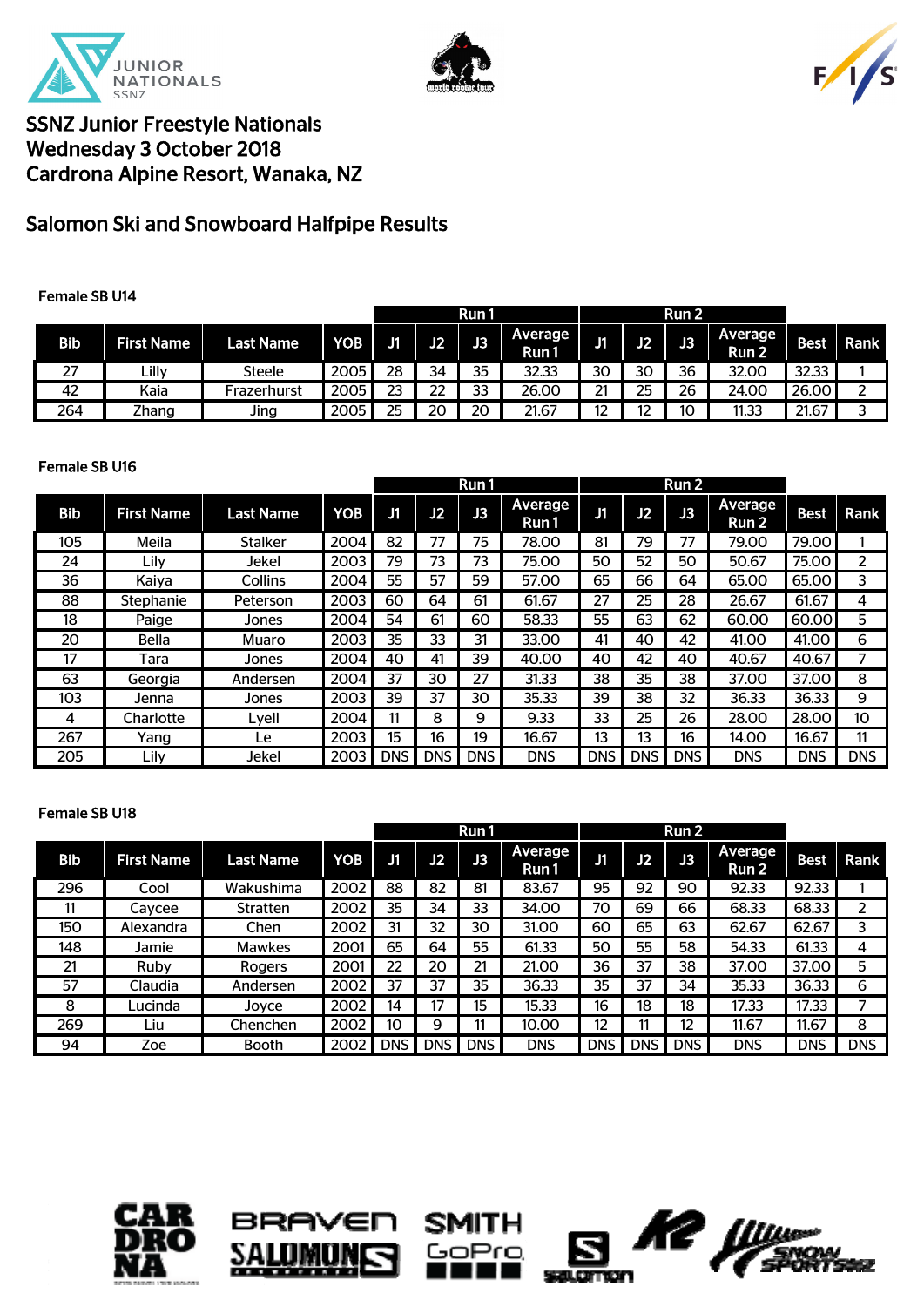





# Salomon Ski and Snowboard Halfpipe Results

### Male SB U14

|            |                   |                  |            | Run 1 |    |    | Run 2            |    |    |                |                  |             |      |
|------------|-------------------|------------------|------------|-------|----|----|------------------|----|----|----------------|------------------|-------------|------|
| <b>Bib</b> | <b>First Name</b> | <b>Last Name</b> | <b>YOB</b> | J1    | J2 | J3 | Average<br>Run 1 | J1 | J2 | J <sub>3</sub> | Average<br>Run 2 | <b>Best</b> | Rank |
| 153        | Zephyr            | Lovelock         | 2005       | 88    | 83 | 83 | 84.67            | 92 | 88 | 89             | 89.67            | 89.67       |      |
| 189        | Campbell          | Melville Ives    | 2006       | 61    | 64 | 68 | 64.33            | 85 | 86 | 80             | 83.67            | 83.67       | 2    |
| 132        | Joshua            | Robertson-Hahn   | 2005       | 80    | 81 | 78 | 79.67            | 77 | 68 | 69             | 71.33            | 79.67       | 3    |
| 294        | Rocco             | Jamieson         | 2006       | 55    | 58 | 62 | 58.33            | 61 | 65 | 61             | 62.33            | 62.33       | 4    |
| 2          | Seth              | Carleton         | 2005       | 54    | 52 | 51 | 52.33            | 58 | 56 | 60             | 58.00            | 58.00       | 5    |
| 136        | Maxson            | Chen             | 2005       | 53    | 56 | 55 | 54.67            | 25 | 34 | 35             | 31.33            | 54.67       | 6    |
| 167        | Oscar             | Georgalli        | 2005       | 56    | 55 | 52 | 54.33            | 55 | 54 | 50             | 53.00            | 54.33       | 7    |
| 16         | Eli               | Hughes           | 2006       | 45    | 47 | 48 | 46.67            | 52 | 55 | 53             | 53.33            | 53.33       | 8    |
| 7          | <b>Txema</b>      | Mazet Brown      | 2006       | 28    | 34 | 32 | 31.33            | 49 | 53 | 52             | 51.33            | 51.33       | 9    |
| 6          | Leeto             | <b>Hughes</b>    | 2006       | 35    | 41 | 46 | 40.67            | 33 | 34 | 32             | 33.00            | 40.67       | 10   |
| 165        | Lewis             | Gardner          | 2005       | 37    | 38 | 40 | 38.33            | 32 | 33 | 38             | 34.33            | 38.33       | 11   |
| 135        | Vinson            | Chen             | 2005       | 33    | 34 | 36 | 34.33            | 28 | 31 | 31             | 30.00            | 34.33       | 12   |
| 22         | Rennie            | Falconer         | 2006       | 30    | 31 | 34 | 31.67            | 15 | 12 | 15             | 14.00            | 31.67       | 13   |
| 268        | Cai               | Feihong          | 2005       | 20    | 25 | 26 | 23.67            | 19 | 26 | 28             | 24.33            | 24.33       | 14   |
| 30         | Charlie           | Abela            | 2006       | 15    | 13 | 14 | 14.00            | 17 | 18 | 19             | 18.00            | 18.00       | 15   |
| 270        |                   | Yonghui          | 2006       | 12    | 11 | 15 | 12.67            | 15 | 9  | 9              | 11.00            | 12.67       | 16   |

#### Male SB U16

|            |                   |                  | Run 1      |            |            | Run 2      |                  |            |            |            |                  |             |            |
|------------|-------------------|------------------|------------|------------|------------|------------|------------------|------------|------------|------------|------------------|-------------|------------|
| <b>Bib</b> | <b>First Name</b> | <b>Last Name</b> | <b>YOB</b> | J1         | J2         | J3         | Average<br>Run 1 | J1         | J2         | J3         | Average<br>Run 2 | <b>Best</b> | Rank       |
| 25         | Zak               | <b>Baikie</b>    | 2003       | 74         | 75         | 75         | 74.67            | 60         | 68         | 68         | 65.33            | 74.67       |            |
| 50         | Sunny             | Steele           | 2003       | 68         | 68         | 71         | 69.00            | 45         | 46         | 52         | 47.67            | 69.00       | 2          |
| 98         | _ochie            | Hall             | 2004       | 55         | 52         | 59         | 55.33            | 53         | 54         | 55         | 54.00            | 55.33       | 3          |
| 175        | Tui               | Wikohika         | 2004       | 51         | 50         | 49         | 50.00            | 52         | 53         | 54         | 53.00            | 53.00       | 4          |
| 295        | Anru              | Wakushima        | 2004       | 47         | 43         | 43         | 44.33            | 49         | 46         | 48         | 47.67            | 47.67       | 5          |
| 32         | Max               | Watkins          | 2003       | 43         | 41         | 49         | 44.33            | 47         | 43         | 42         | 44.00            | 44.33       | 6          |
| 200        | Kyran             | Hannah           | 2004       | 37         | 37         | 35         | 36.33            | 45         | 39         | 40         | 41.33            | 41.33       | 7          |
| 38         | Oto               | Higuchi          | 2003       | 37         | 33         | 29         | 33.00            | 35         | 40         | 41         | 38.67            | 38.67       | 8          |
| 265        | Liu               | ZhengTong        | 2004       | 41         | 39         | 33         | 37.67            | 25         | 19         | 20         | 21.33            | 37.67       | 9          |
| 44         | Samual            | Nipper           | 2003       | 32         | 33         | 25         | 30.00            | 33         | 34         | 30         | 32.33            | 32.33       | 10         |
| 58         | <b>Benjamin</b>   | Nipper           | 2003       | 30         | 31         | 27         | 29.33            | 22         | 12         | 17         | 17.00            | 29.33       | 11         |
| 15         | <b>Matthew</b>    | Moore            | 2003       | 18         | 12         | 18         | 16.00            | 25         | 22         | 24         | 23.67            | 23.67       | 12         |
| 262        | Wu                | Can              | 2004       | 15         |            | 5          | 9.00             | 20         | 11         | 16         | 15.67            | 15.67       | 13         |
| 53         | Leo               | Booth            | 2003       | <b>DNS</b> | <b>DNS</b> | <b>DNS</b> | <b>DNS</b>       | <b>DNS</b> | <b>DNS</b> | <b>DNS</b> | <b>DNS</b>       | <b>DNS</b>  | <b>DNS</b> |
| 46         | Jackson           | Vallance         | 2004       | <b>DNS</b> | <b>DNS</b> | <b>DNS</b> | <b>DNS</b>       | <b>DNS</b> | DNS I      | <b>DNS</b> | <b>DNS</b>       | <b>DNS</b>  | <b>DNS</b> |
| 71         | Max               | Vardy            | 2003       | <b>DNS</b> | <b>DNS</b> | <b>DNS</b> | DNS              | <b>DNS</b> | DNS I      | <b>DNS</b> | dns              | <b>DNS</b>  | DNS.       |